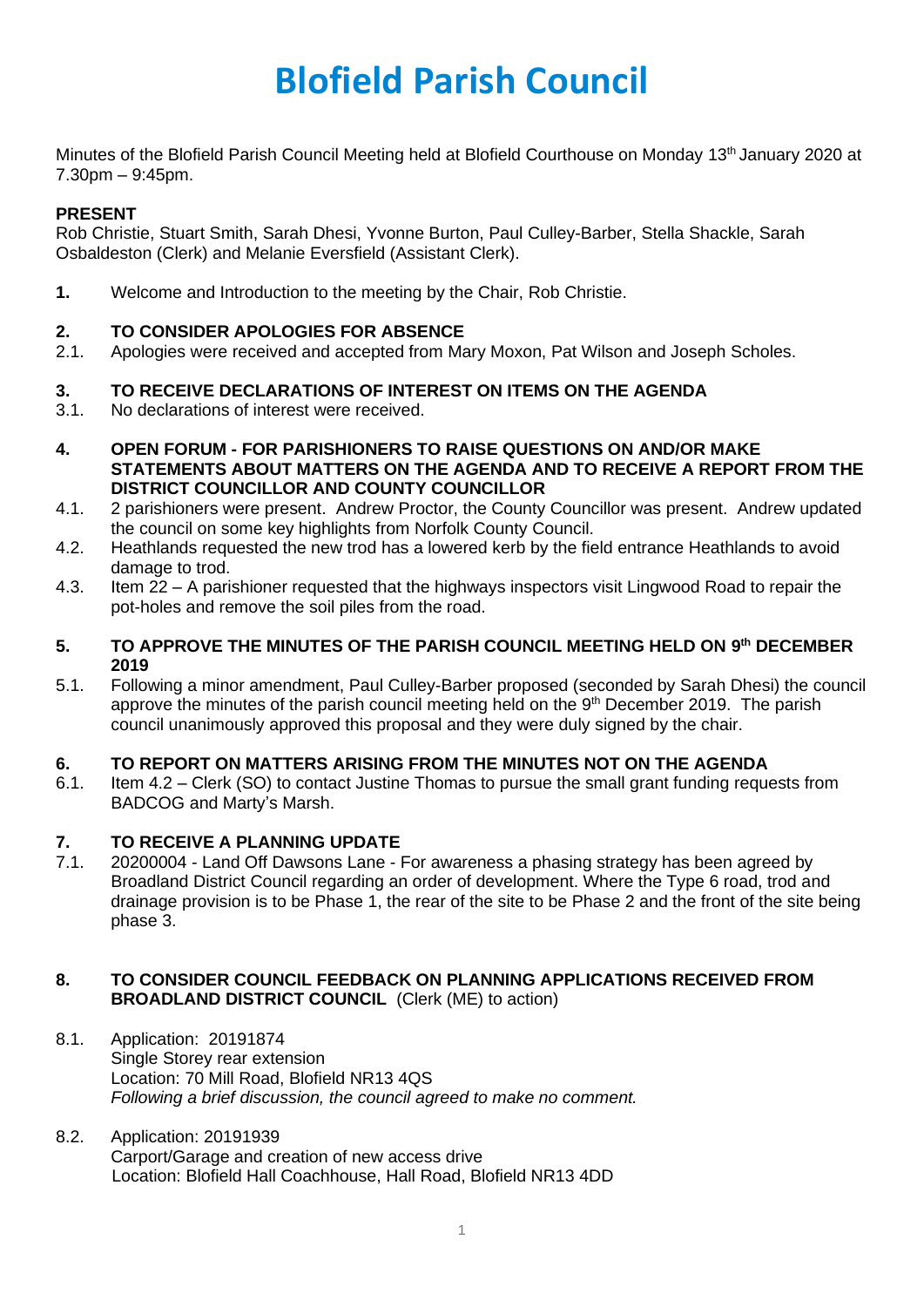*The council agreed to put forward the following comments: The parish council has no material considerations but would remind the applicant to be mindful of ENV2 - Soft Site Boundaries and Trees to ensure no trees are lost as part of the creation of this access / garage. The application form does state the intention to utilise a no dig policy to preserve tree roots but perhaps this could be conditioned accordingly.* 

8.3. Application: 20191974

Change of use of land from Agricultural to Recreational Use Location: Land East of Brundall Memorial Hall. *The council noted that this application would reinforce Neighbourhood Plan ENV6 - Distinct Villages by forming a break in the villages. The council unanimously agreed to support this application.*

8.4. Application: 2019990

Nine Bungalows with associated parking and gardens (reserved matters) Location: Blofield Nurseries,Hall Road,Blofield,NR13 4DB

The council agreed the following comments:

To comply with ENV2 - Soft Site Boundaries and Trees the council would like to request condition of preservation of mature hedges / trees where possible.

Regarding application 20190713 (the associated footpath provision to link this site to Blofield Heath) – this application is still open and the council would like to request an update on this.

# **9. TO CONSIDER FEEDBACK ON ANY PLANNING APPLICATIONS RECEIVED SUBSEQUENT TO THE PUBLICATION OF THIS AGENDA**

9.1. No updates received.

## **10. TO RECEIVE AN UPDATE REPORT ON CURRENT PROJECTS AND AGREE ANY NECESSARY ACTIONS**

- 10.1. Headstones The stone mason is visiting the churchyard on Tuesday  $14<sup>th</sup>$  January to make urgent repairs to the dangerous 'Gaedicke' cross and agree other stone repairs.
- 10.2. The Churchyard tree survey will take place w/c  $13<sup>th</sup>$  January 2020. The council requested that the clerk (ME) contact the tree survey company regarding the bulbous epicormic growth and ask if this can be removed to avoid damage to the churchyard wall.
- 10.3. David Pilch (tree warden) has agreed to undertake keeping the churchyard wall free of ivy, trim the holly and to report any fallen masonry, as advised in Ruth Brennan's maintenance plan. In addition, the two parish tree wardens regularly inspect the health of other trees in the churchyard. They remove saplings growing from graves in the new churchyard and will ensure the footpath remains clear of obstruction.
- 10.4. Churchyard Stile Melanie Eversfield will meet NCC Highways on Thursday 16<sup>th</sup> January on site to discuss the stile and potential alternatives.
- 10.5. Village gateways our payment has been received and the signs have been ordered. Once received the contractors will be instructed and the signs installed.
- 10.6. The dog waste bin has now been installed on the corner of Dyes Road and Woodbastwick Road; at the end of the new trod.
- 10.7. The Public Right of Way (PROW) request in Hill House Lane/Clarks Loke is now being looked at by NCC and is currently at the stage of carrying out archive research. They have large volumes of work and this will still take some time to progress.
- 10.8. Youth Group Paul Culley-Barber plans to visit the Acle youth group over the next couple of months.

## **11. TO NOTE SUCCESSFUL COMPLETION OF THE WOODBASTWICK ROAD TROD AND THE BUS SHELTER ON MILL ROAD**

11.1. The trod has been installed, looks great and is being used regularly already by parishioners. Clerk (ME) to contact NCC Highways to advise that a 'dropped kerb' needs to be installed on the trod in front of the heathlands field entrance to avoid future damage.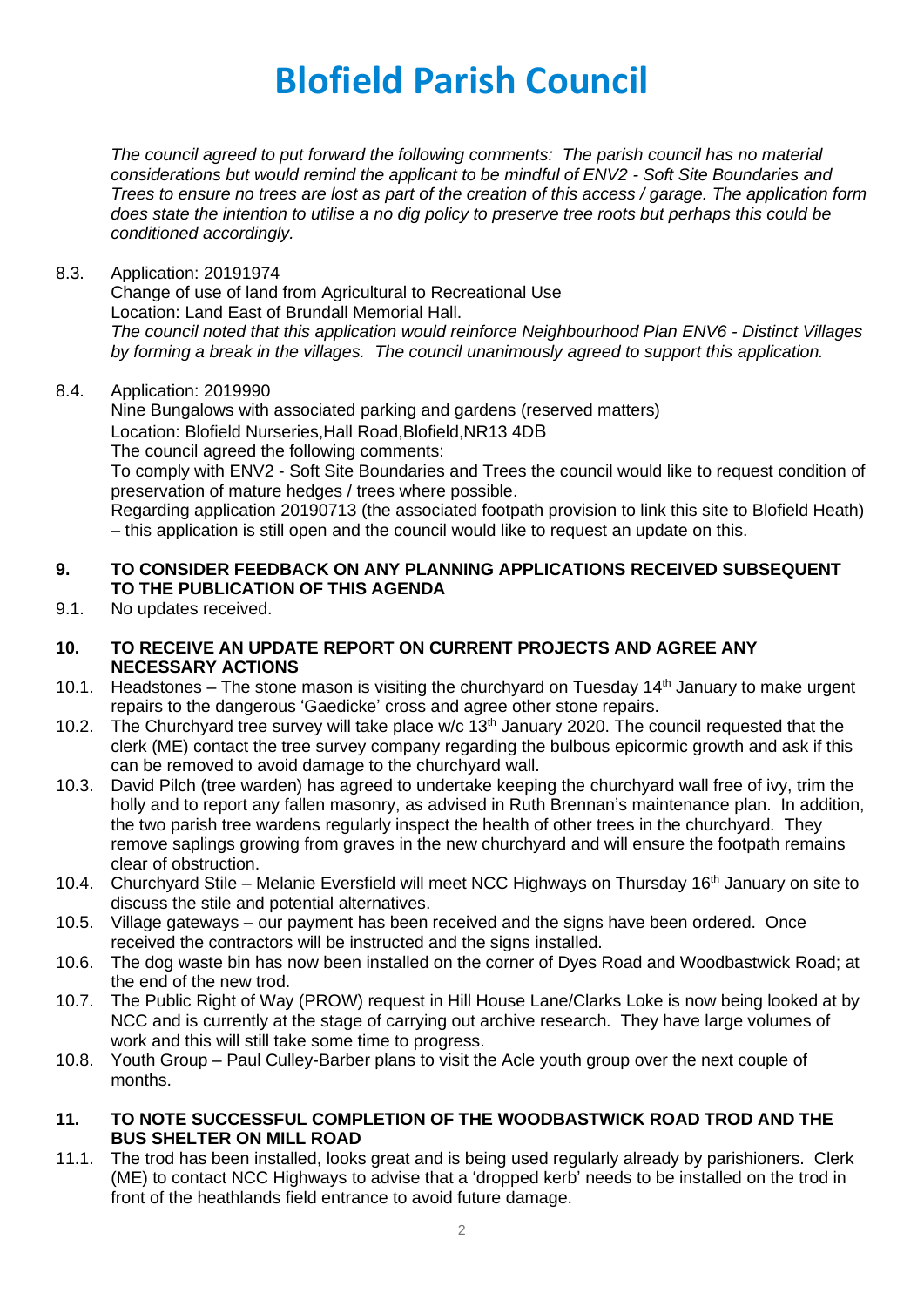- 11.2. The new bus shelter has been installed on Mill Road and is being well used.
- 11.3. Clerk (SO) to establish a window cleaner for the new bus shelter glass.

# **12. TO RECEIVE AN UPDATE ON MARTY'S MARSH AND AGREE ANY NECESSARY ACTIONS**

- 12.1. December 2019 a working party meeting took place and lots of work was carried out on site.
- 12.2. January 2020 Rob Christie will be attending a meeting to discuss a structural survey report of the culvert. Quotation to be brought to the council in February for consideration.
- 12.3. 24<sup>th</sup> January, 10am Yvonne Burton is meeting with other key members to measure where the gate should be positioned, how much fencing will be required.
- 12.4. 19<sup>th</sup> February The Bure Valley Conservation Group working party will be working on the Marsh all day. Yvonne Burton to discuss on the 24<sup>th</sup> January, what work is required on this day.
- 12.5. Yvonne Burton and David Pilch will set working party dates on a Saturday, monthly for February, March, and April.
- 12.6. Planning application requirements for this are still very unclear. Paul Culley-Barber proposed (seconded by Sarah Dhesi) the council discuss requirements with Nigel Harris if possible and suggested the council approve expenditure of up to £2,400 on the reports required for the application. The council unanimously resolved to approve this proposal. Melanie Eversfield / Rob Christie to progress.

### **13. TO RECEIVE AN UPDATE ON THE MEETING WITH BRUNDALL PARISH COUNCIL REGARDING MARTY'S MARSH**

- 13.1. Yvonne Burton, Melanie Eversfield and Rob Christie met at Marty's Marsh to look at a potential link to Cremer's Meadow. Brundall Parish council were unclear where the precise location of the boundary between Marty's Marsh and Cremer's Meadow is.
- 13.2. Brundall Parish Council agreed to:
- 13.2.1. Consider the question of a crossing and formally tell Blofield PC if it wants one probably after its February PC meeting. If Brundall PC wants a crossing it will say whether a bridge or culvert is preferred and indicate a preferred location.
- 13.2.2. Consider where it believes the boundary runs or should be for convenience.
- 13.3. Blofield PC can then consider and:
- 13.3.1. Seek to reach agreement on the boundary.
- 13.3.2. Seek costings if a crossing is desired. The two councils could then discuss options, funding and maintenance arrangements. It was stressed that if a bridge was wanted by both councils timing would be dependent on availability of funds.
- 13.4. Clerk (ME) to contact Brundall for their responses. Some minor amendments were discussed for the final Marty's Marsh Management Plan document.

### **14. TO RECEIVE AN UPDATE ON THE NEW WEBSITE INVESTIGATIONS AND AGREE ANY NECESSARY ACTIONS**

- 14.1. Stuart Smith and Melanie Eversfield provided a detailed update. Following a brief discussion Sarah Dhesi (seconded by Yvonne Burton) proposed the council instruct Steve Jackman who is an associate of Norfolk Parish Training and Support to establish a new website for the parish council at a total cost of £815. The council unanimously resolved to approve this proposal. This will ensure the council are compliant when new legislation comes into place in September 2020.
- 14.2. Clerk (ME) to arrange.

## **15. TO REVIEW YARMOUTH ROAD NEW PROPOSED WATING RESTRICTIONS AND SHARED USE PATH**

- 15.1. Following a detailed discussion, the council agreed to submit the following comments:
- 15.2. The Council are in favour of the proposed changes. However, although the double yellow lines are a welcomed improvement, what enforcement will there be? The council understand it is not possible to send out parking enforcement officers regularly. Therefore, in addition to the yellow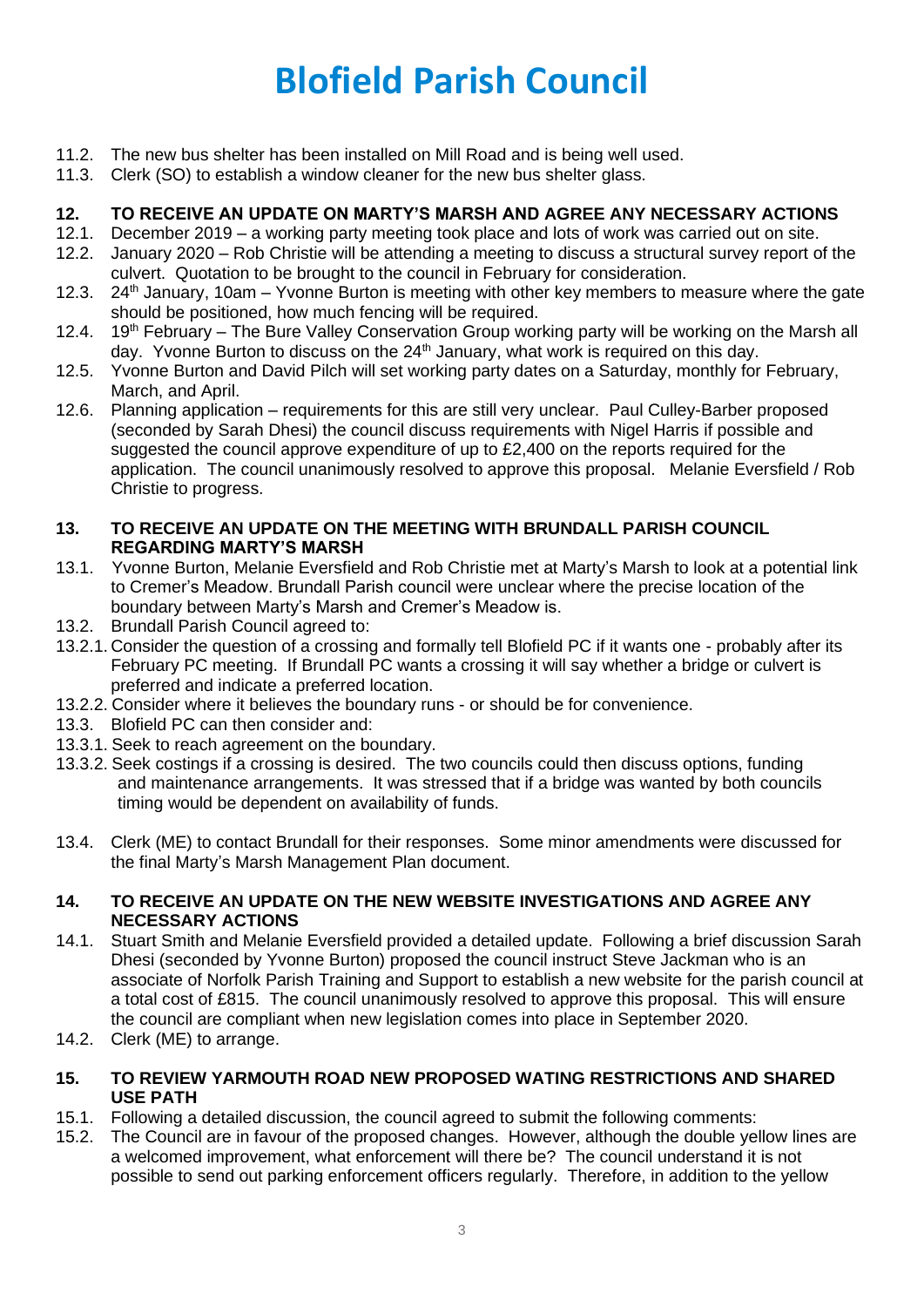lines please can something be done to inhibit parking across the pavement / cycleway with a physical deterrent too, such as trees / posts.

# **16. TO CONSIDER A COUNCIL 'HEALTH CHECK' TO BE CARRIED OUT BY NPTS**

16.1. Following a brief discussion, Paul Culley-Barber proposed (seconded by Stuart Smith) the council carry out a health check by NPTS at a cost of £175 once the new website is completed. The council unanimously resolved to approve this proposal. Clerk (ME) to book in a date in September once the new website is completed.

### **17. TO NOTE TRAINING COURSE ATTENDANCE BY ROB CHRISTIE**

- 17.1. It was agreed that Rob Christie will attend the NPTS Spring Seminar in March. Stuart Smith may attend too. Clerk (ME) to book places.
- **18. TO CONSIDER A QUOTATION FOR £60 TO STRIM THE FOOTPATH TWICE; RUNNING FROM THE STREET TO GLOBE LANE**
	- 18.1. It was agreed the clerk (SO) would investigate the delegated functions for grass cutting across this footpath and grass verges across the parish to understand more of if there are any benefits to the parish.

## **19. TO APPROVE INVOICES FOR PAYMENT**

- 19.1. Paul Culley-Barber proposed (seconded by Stuart Smith) the council approve all payments totaling £8,295.21 (see Appendix A). The council unanimously approved this proposal. Clerk (SO) to issue cheques.
- 19.2. Receipts for November and December 2019 were received, totaling £7802.93, predominantly VAT refund from HMRC (see Appendix B for break down).
- 19.3. The council noted the total bank balance at 3<sup>rd</sup> January 2020 of £422,493.29 (see Appendix C) of which, £332,856.91 are CIL funds held in the BDC deposit scheme (plus interest of 966.58). A further £320,000 of CIL funds are expected to be received from the Hopkins Homes development over the next 9 months.
- **20. TO NOTE THE DRAFT GREATER NORWICH LOCAL PLAN (GNLP) CONSULTATION WILL RUN FROM THE 29 JANUARY TO 16 MARCH 2020. COUNCIL TO AGREE ATTENDANCE AT A BRIEFING AT BDC ON 22ND JANUARY**
- 20.1. It was agreed that two of the following would attend: Paul Culley-Barber, Stuart Smith or Rob Christie. Clerk (ME) to advise BDC.

### **21. TO NOTE HIGHWAYS ENGLAND WOULD LIKE TO VISIT IN FEBRUARY TO UPDATE THE PARISH ON THEIR PLANS REGARDING DUALLING THE A47**

21.1. The council agreed to hold this presentation on Monday 24<sup>th</sup> February at 7pm at the Courthouse. Clerk (SO) awaiting confirmation from Highways England that this date is satisfactory.

#### **22. TO NOTE THE STREET SCENE INSPECTOR VISIT IN FEBRUARY AND CONSIDER ANY REPAIRS REQUIRED IN THE PARISH**

- 22.1. The council agreed to report the following issues:
	- Large piles of mud and potholes along Lingwood Road that require attention
	- Blocked drains at the Kings Head traffic lights
	- Blocked drains at the junction of Hall Road / Woodbastwick Road
	- Blocked drains at Bullacebush Lane and Plantation Road
	- Re-paint the road markings on Shack Lane / A47 slip road junction and junction with Shackle Lane / Holly Lane / Woodbastwick Road
	- Footpath between 40 Shilatto Road and 17 Pound Lane and grass area at the end needs cutting back and attention